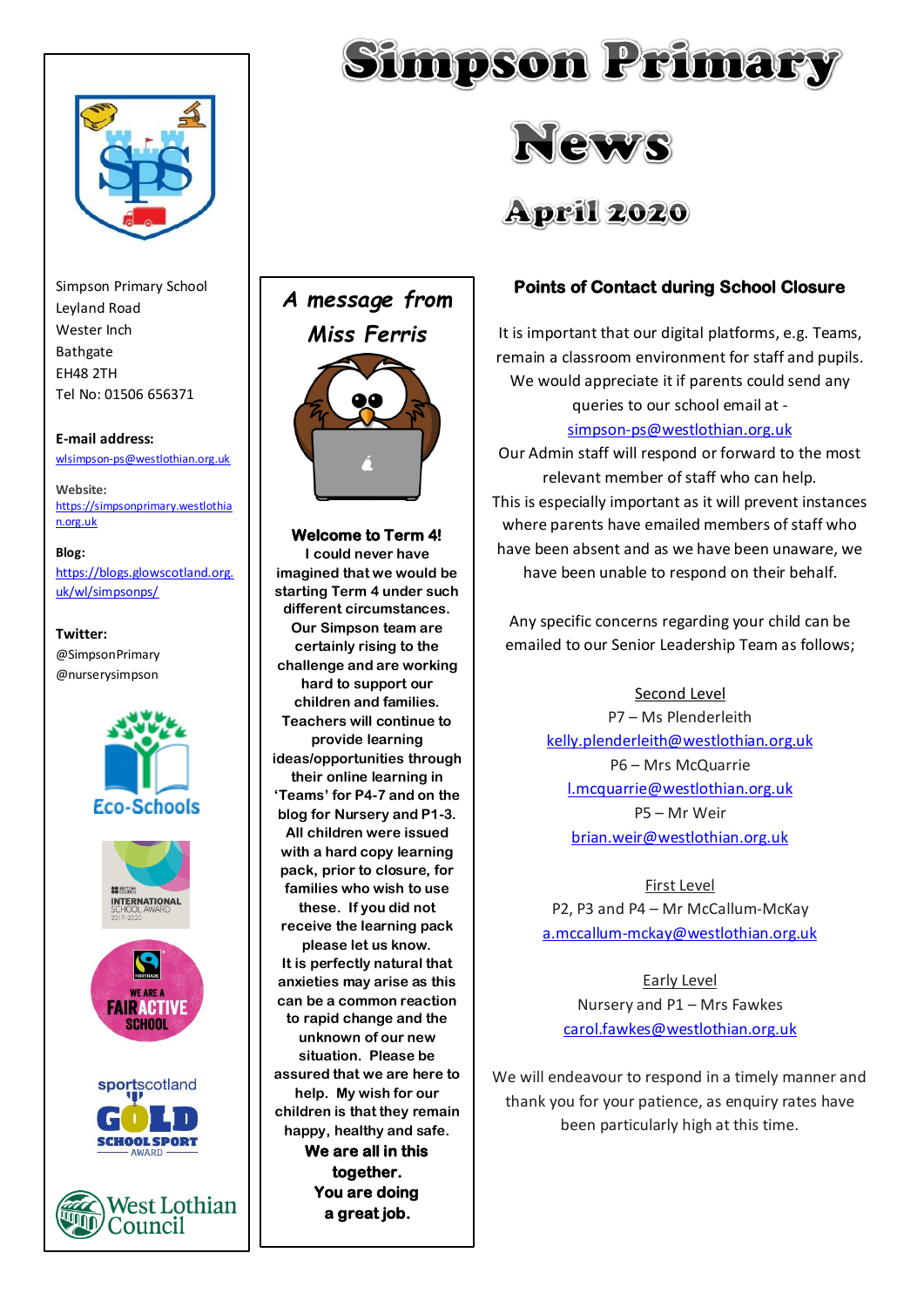#### **Home Learning Expectations**

Even though our school is closed, learning is continuing. As you are aware, teachers are working hard to provide pupil learning activities through Microsoft Teams and the Simpson BLOG during the school closure period. Our primary focus remains to ensure that pupils, parents and carers are supported to cope with the challenging circumstances. Our key goal during this period will be to continue learning, with approaches that are appropriate to all our pupils.

We would like to thank you for all your hard work and effort in supporting your children's learning at home. Please be reassured that it is not an expectation that learning approaches and experiences provided in school are replicated at home.

We are very aware that not all learning takes place online. We would encourage the use of many other learning opportunities and activities, including books, television, radio, and creative activities that will help with learning at home, as well as useful life skills such as laundry, bed-making, baking and cooking amongst many other daily household tasks. Playing board games, card games and allowing children time to just play, explore and use their own imagination also provide vital learning experiences.

For some children who have additional support needs, their parents and carers may find it particularly challenging to support their learning when they are at home. The latest Scottish Government advice recommends the following websites as reliable sources of information and support.

CALL Scotland which has information on tools that parents can use to support home learning, such as overlays and text to speech.

The Reach – which provides information to young people on coping while schools are closed.

Enquire – which provides advice for parents and carers of children with additional support needs.

Parent Club Scotland and Parentzone Scotland web pages will continue to be updated with Covid-19 advice and support on health information, wellbeing, learning at home and other key matters.

The National Parent Forum of Scotland to provide core information and advice to parents during Covid-19.

We would like to reiterate that parents and carers are not expected to be teachers, nor to home educate in the formal sense. We are very aware that families will have different needs and demands on their time and our key focus is ensuring that parents and carers feel supported in relation to their child's learning at home.

School teachers and practitioners remain the key point of contact for parents and families, therefore if there is anything you need please do make contact with us using the key contact information included. We will respond to all messages as quickly as possible, however as teachers continue to provide support in the Simpson HUB for key workers, this may take longer than our normal response time.

Please be assured that we will continuously monitor and review the support in place to ensure our pupil's wellbeing and learning is prioritised in these challenging times.

## **COVID-19 Information and Updates**

Coronavirus (COVID-19) information and updates can be viewed on the Council website at: <https://www.westlothian.gov.uk/coronavirus> and <https://www.westlothian.gov.uk/coronavirus-schools>

#### **Further Help and Support**

There are a number of agencies offering support to families at this time, for example, our Educational Psychology Service. Please visit the website below for a number of helpful resources in particular, support for children with Autism;

[https://www.westlothian.gov.uk/article/50765/Coron](https://www.westlothian.gov.uk/article/50765/Coronavirus-Helpful-resources) [avirus-Helpful-resources](https://www.westlothian.gov.uk/article/50765/Coronavirus-Helpful-resources)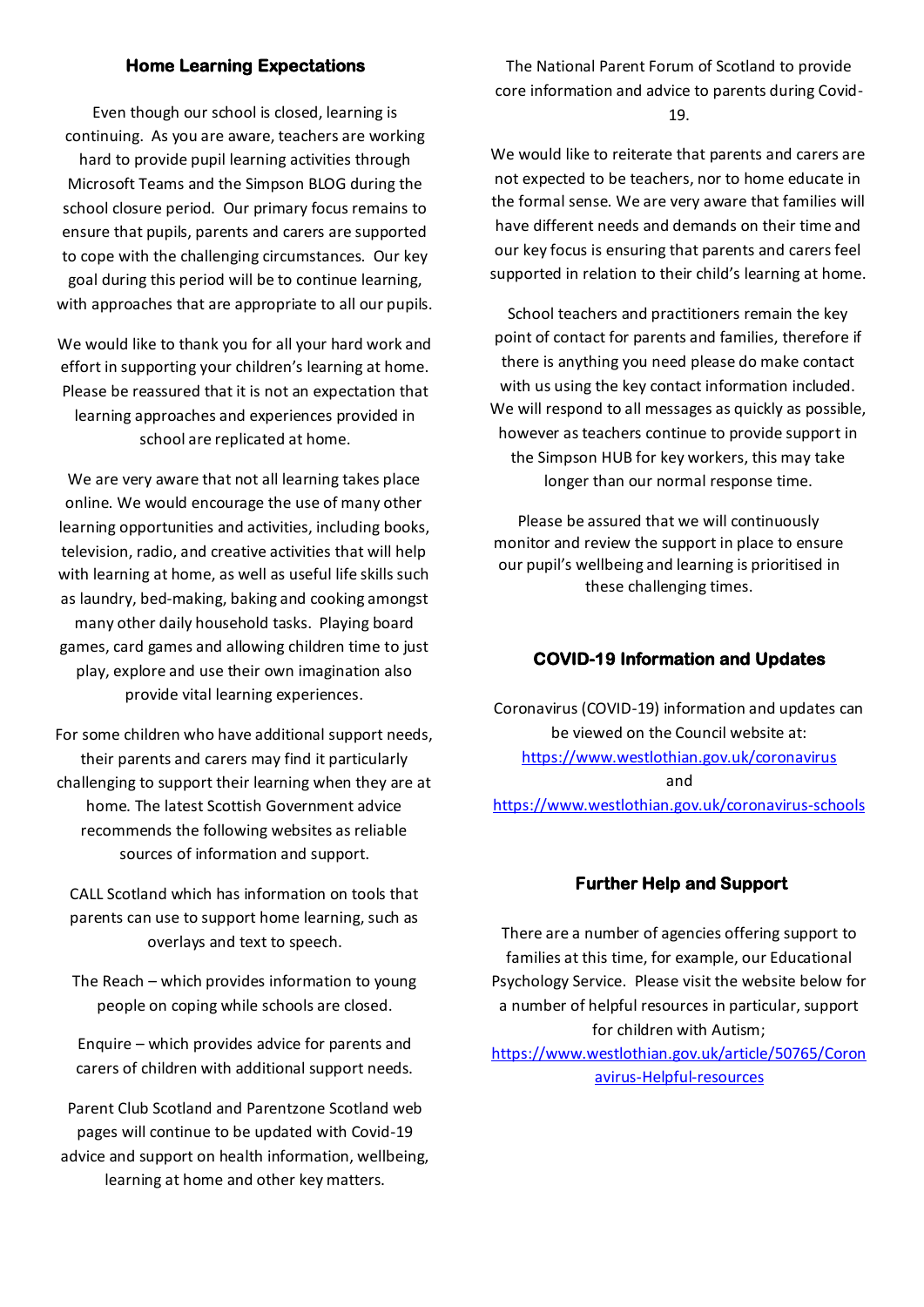## **Role of Hub School at Simpson**

#### **Transitions**

West Lothian Council have identified HUB Schools across the authority to provide childcare for key workers who have no alternative childcare in order to undertake their critical work.

The HUB schools provide childcare Monday-Friday between the hours of 8am and 6pm, with a hot lunch provided. If you are a critical worker you can register for this service by following the process outlined at; [https://westlothian.gov.uk/article/51906/Keyworker-](https://westlothian.gov.uk/article/51906/Keyworker-Childcare)

#### **[Childcare](https://westlothian.gov.uk/article/51906/Keyworker-Childcare)**

Simpson PS has been chosen as a HUB school for the Bathgate area. It is coordinated by the Head Teacher's across the cluster and takes in a small number of children. The children are from a variety of different schools as it is not only open to Simpson Pupils. Staff from different schools work on a voluntary basis using a rota system. Some of our Teachers at Simpson who have been volunteering have also been placed at other HUB schools in the authority where required. I would like to take this opportunity to thank all staff who have been supporting the HUB schools to provide this service.

At this time of year, we begin planning for transition to the next stage in August. Due to our current situation, this will be adapted this year. Over the coming weeks the staff team will be working hard to plan for next session to make sure we are able to support pupils with the next steps in their learning and ensure transition is as smooth as possible.

We want to reassure you that we are already discussing as a staff team how we can support transitions between stages across the school. Our staff have begun planning our nursery to Primary 1 induction packs, which will contain all the important information that you will need to know before your child starts school. We are working closely with our colleagues at the high schools to plan for transition to secondary school.

Once we have final numbers for our new Primary 1 and staffing arrangements are in place we will be able to make plans for the classes for next session. We will inform you of these details as soon as we can. We will continue to keep you informed of any plans or activities linked to transition through newsletters, Twitter, the Blog and Glow teams.

#### **Personal Data**

## **End of Year Reports**

Teachers are beginning to work on end of year reports as in previous years. Although lessons in the physical classroom have stopped for the moment pupils and teachers continue to engage in learning using learning packs and a digital platform where available. Our teachers will make use of the current assessment and tracking information around your child's progress and offer a report based on their professional judgement. Class Teachers are working hard to highlight the learning that has taken place and evaluate pupils' strengths and next steps in: Literacy and English, Numeracy and Mathematics, Health and Wellbeing and Highlights from Learning Across the Curriculum. Information on how these reports will be shared in due course.

Please advise the school office via email, as soon as possible, of any changes to home / mobile telephone numbers, address or other personal details. This will ensure that our records are up to date at all times and is of even more importance during this current time of school closure.

# **Cycle Friendly School**

As a cycle friendly school promoting Bikeability, we ask that you support us in encouraging children who are out cycling as part of their daily exercise to **wear a helmet**.